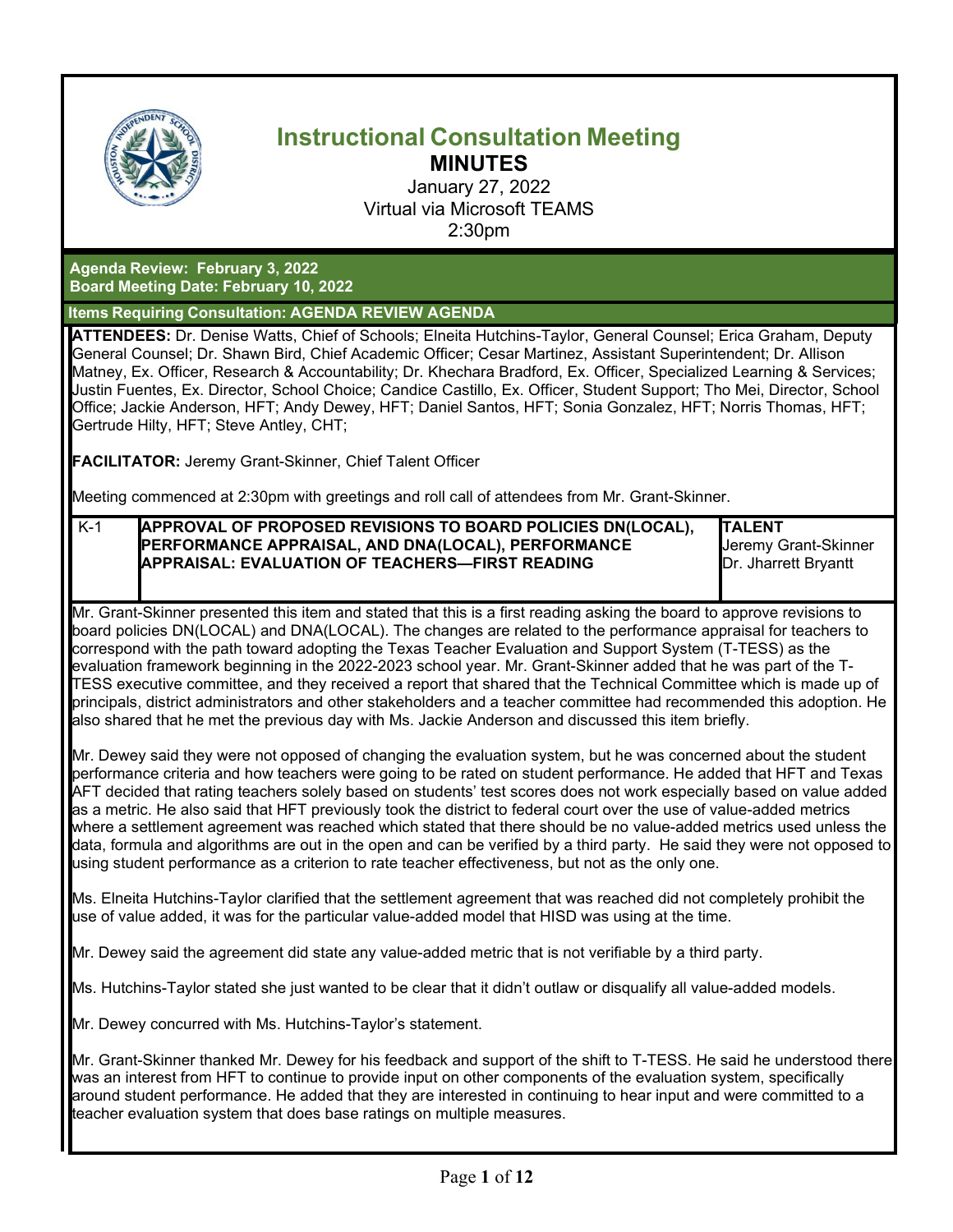Ms. Gonzalez asked what the rationale was for keeping the Prescriptive Plan for Assistance (PPA), if moving to a new system that has no space for PPAs. She said it seemed as if they were trying to merge two systems instead of going to a new one.

Mr. Grant-Skinner said the language around PPAs was not a change they proposed in the board policy. He added that they are committed to having a process for addressing teachers who are not yet meeting performance expectations.

Ms. Gonzalez said the PPA process needs to be reevaluated since there would be a move to a new system and this component is kept that has one little piece in policy and has huge effects on teachers and how they are perceived by their appraisers.

Mr. Grant-Skinner thanked Ms. Gonzalez for the feedback and said the PPA language at the policy level does not dictate exactly how it is determined whether a PPA is appropriate. It creates the space in where there would be a prescriptive plan in cases where teachers are not yet meeting those performance expectations and it is intended to focus on areas of development, development activities and action steps. This is a shared plan designed to share with a teacher what concerns may be and to clearly outline what supports could be provided to help them improve.

Mr. Dewey stated that what they have learned from experience is PPAs do not work; there is no accountability on the part of the appraiser. Teachers are held responsible for student growth based on their plans, but the appraiser is not held accountable for the growth of the teacher based on their prescribed plan. He added that plans of assistance need to be effective, and T-TESS is supposed to be a whole growth model as an appraisal system.

Mr. Grant-Skinner said he appreciated the feedback and would consider how to find ways to improve how the PPAs show up in practice.

Ms. Gonzalez asked for clarification on whether there is a document that explains when to put a teacher on a PPA if the policy does not determine this.

Mr. Grant-Skinner said he would find out from other team members what guidance there may be around what was shared. He added that one update to the policy that they are excited about is the norming and calibration activities built into professional development to make sure that appraisers are approaching their work around T-TESS.

Ms. Anderson said that some administrators are not using PPAs to help the teacher become a better teacher and if there is a model in T-TESS to develop teachers, the PPA needed to go away.

Mr. Grant-Skinner said he heard their concerns about the way a PPA is implemented and said appropriate action would be taken in cases of misuse of this policy or practice. He added that cases of misuse could not drive the entire policy and it is an important component of an overall system to have a process when there is a concern to clearly communicate the concern and outline the types of activities that could help overcome it.

Mr. Santos said that it was made clear that the reason for moving forward with a new teacher evaluation system was to successfully apply for the teacher incentive allotment to attract and retain the best talent. He said he had concerns over the lexicon that is going to be utilized in the specific area of student performance and has brought this concern up in the meetings they have had with Dr. Bryanntt. He asked what the definition of student growth was and how would it be calculated; what the definition of predicted score was and how would it be calculated; who were the members of the Teacher Design Committee and how what safeguards would be implemented to ensure this is equitable. He also asked what formula would be utilized for student growth measures to determine predicted score especially when there's discussion of larqe quantities of bonuses. Mr. Santos referenced an analysis published by the Dallas Morning Newspaper.

Mr. Grant-Skinner said he appreciated the interest in collaboration and explained that this had not come through the teacher committee or the executive committee yet so there was continued opportunity for input and collaboration of what student performance would look like as a measure in the evaluation system. He added that there was no proposal to change the language in the policy around student performance and now there is opportunity to figure out how to best measure in a way that is not based on one sole data point and would equitably capture the contributions to student performance.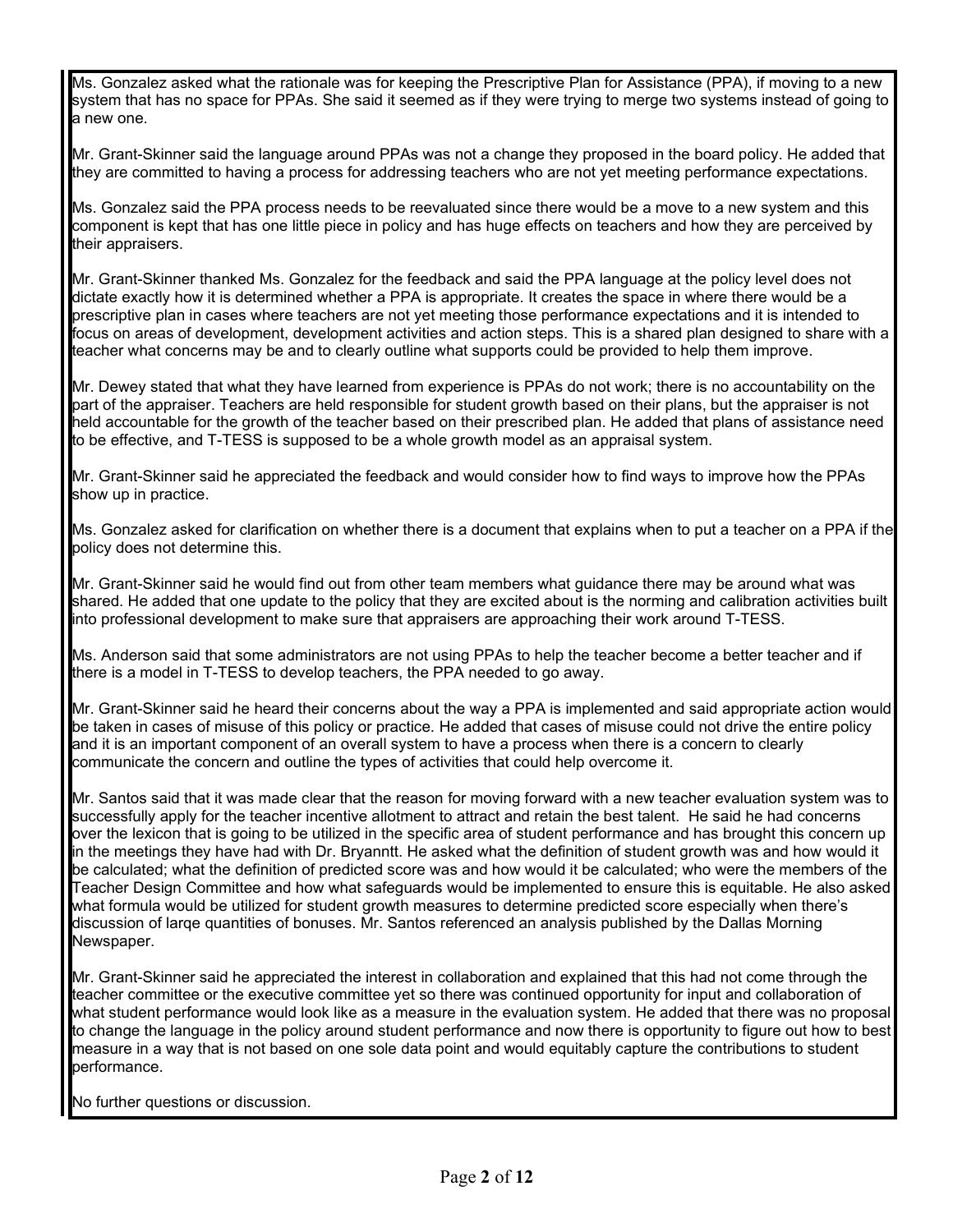| $K-2$                                                                                                                                                                                                                                                                                                                                                                                  | <b>APPROVAL OF THE ESTABLISHMENT OF BOARD POLICY</b><br>EF(LOCAL), INSTRUCTIONAL RESOURCES-FIRST READING                                                                                                                                                                                                                                                                            | <b>ACADEMICS</b><br>Dr. Shawn Bird<br>Tho Mei            |  |  |  |
|----------------------------------------------------------------------------------------------------------------------------------------------------------------------------------------------------------------------------------------------------------------------------------------------------------------------------------------------------------------------------------------|-------------------------------------------------------------------------------------------------------------------------------------------------------------------------------------------------------------------------------------------------------------------------------------------------------------------------------------------------------------------------------------|----------------------------------------------------------|--|--|--|
|                                                                                                                                                                                                                                                                                                                                                                                        | Dr. Bird gave an overview of this item and explained that the updates are per the Texas Board of School Board's<br>(TASB) recommendations and align with the current American Library Association. Updates include the change of the<br>term "Instructional Materials" to "Instructional Resources" and information about the informal reconsideration and formal<br>consideration. |                                                          |  |  |  |
|                                                                                                                                                                                                                                                                                                                                                                                        | No questions or discussion. Item accepted as presented.                                                                                                                                                                                                                                                                                                                             |                                                          |  |  |  |
| $K-5$                                                                                                                                                                                                                                                                                                                                                                                  | <b>APPROVAL OF THE ESTABLISHMENT OF BOARD POLICY</b><br>EHBJ(LOCAL), SPECIAL PROGRAMS: INNOVATIVE AND MAGNET<br><b>PROGRAMS-FIRST READING</b>                                                                                                                                                                                                                                       | <b>SCHOOL OFFICES</b><br>Dr. Denise Watts                |  |  |  |
|                                                                                                                                                                                                                                                                                                                                                                                        | Dr. Watts presented this item and explained that per TASB's recommendation the policy around Innovative and Magnet<br>Programs was moved to another policy designation. The policy as written was not changed.                                                                                                                                                                      |                                                          |  |  |  |
|                                                                                                                                                                                                                                                                                                                                                                                        | No questions or discussion. Item accepted as presented.                                                                                                                                                                                                                                                                                                                             |                                                          |  |  |  |
| $K-6$                                                                                                                                                                                                                                                                                                                                                                                  | APPROVAL OF THE ESTABLISHMENT OF BOARD POLICY<br>EMI(LOCAL), MISCELLANEOUS INSTRUCTIONAL POLICIES: STUDY<br>OF RELIGION-FIRST READING                                                                                                                                                                                                                                               | <b>ACADEMICS</b><br>Dr. Shawn Bird<br>Tho Mei            |  |  |  |
| Dr. Bird presented this item and explained that this is a first reading and updates are per TASB's recommendations.<br>The policy provides guidance on the use of religious texts in instruction, the display of religious symbols as teaching<br>aids, the performance of religious music as part of a secular program of instruction, and religious elements in a<br>student's work. |                                                                                                                                                                                                                                                                                                                                                                                     |                                                          |  |  |  |
|                                                                                                                                                                                                                                                                                                                                                                                        | No questions or discussion. Item accepted as presented.                                                                                                                                                                                                                                                                                                                             |                                                          |  |  |  |
| $K-7$                                                                                                                                                                                                                                                                                                                                                                                  | APPROVAL OF PROPOSED REVISIONS TO BOARD POLICY<br>FFAA(LOCAL), WELLNESS AND HEALTH SERVICES: PHYSICAL<br><b>EXAMINATIONS-FIRST READING</b>                                                                                                                                                                                                                                          | <b>ACADEMICS</b><br>Dr. Shawn Bird<br>Tho Mei            |  |  |  |
| Dr. Bird presented this item and explained that this update is to allow marching band participants to have a<br>preclearance physical just like it is done with student athletes.                                                                                                                                                                                                      |                                                                                                                                                                                                                                                                                                                                                                                     |                                                          |  |  |  |
| No questions or discussion. Item accepted as presented.                                                                                                                                                                                                                                                                                                                                |                                                                                                                                                                                                                                                                                                                                                                                     |                                                          |  |  |  |
| Items Requiring Consultation: BOE REGULAR AGENDA                                                                                                                                                                                                                                                                                                                                       |                                                                                                                                                                                                                                                                                                                                                                                     |                                                          |  |  |  |
| $F-1$                                                                                                                                                                                                                                                                                                                                                                                  | APPROVAL OF THE 2022-2023 ACADEMIC CALENDAR                                                                                                                                                                                                                                                                                                                                         | <b>ACADEMICS</b><br>Dr. Shawn Bird<br>Dr. Allison Matney |  |  |  |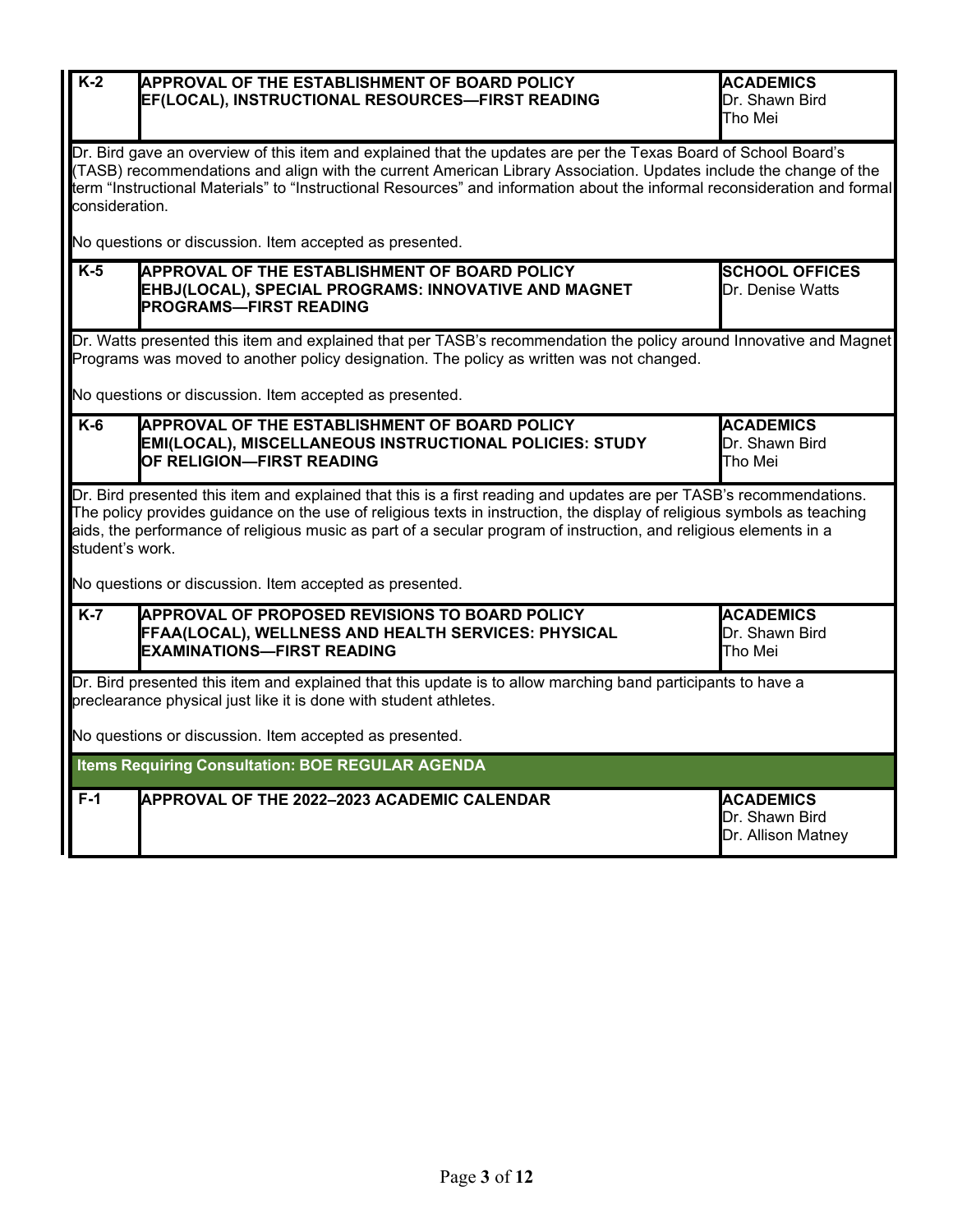Dr. Bird presented this item and explained that there is currently a survey for feedback of two versions of the Academic calendar. He added that the feedback from the survey would be taken into consideration and one recommendation from administration would be presented to the Board.

Mr. Dewey asked if they could see that recommendation before it was submitted to the board.

Dr. Bird answered yes.

Mr. Santos asked if this would be presented at the District Advisory Committee, (DAC), meeting scheduled for that night.

Dr. Matney said the survey/feedback period would end on the next night so that is the reason it was not on the DAC's meeting agenda but once everything was finalized, the information would be sent to the DAC as it has been done in the past.

Mr. Dewey said normally the calendar is presented to the DAC and during consultation prior to the Board meeting and there is no other scheduled consultation prior to the board meeting so this is unusual. He added that the calendar is an extremely important thing to their members and consultation is where they look at wages, hours and working conditions so he would like to the opportunity to give more feedback on the calendar well in advance to the board meeting.

Mr. Bird acknowledged the request.

No further questions or discussion.

| $G-1$                                                                                                                                                                                                                                                                                                                                                                           | <b>APPROVAL OF CERTIFIED APPRAISERS FOR THE TEACHER</b><br>APPRAISAL AND DEVELOPMENT SYSTEM FOR THE SCHOOL YEAR 2021-<br>2022                                                                                                                                                                                                                                                               | <b>TALENT</b><br>Jeremy Grant-Skinner<br>Jharrett Bryantt             |  |  |
|---------------------------------------------------------------------------------------------------------------------------------------------------------------------------------------------------------------------------------------------------------------------------------------------------------------------------------------------------------------------------------|---------------------------------------------------------------------------------------------------------------------------------------------------------------------------------------------------------------------------------------------------------------------------------------------------------------------------------------------------------------------------------------------|-----------------------------------------------------------------------|--|--|
|                                                                                                                                                                                                                                                                                                                                                                                 | Mr. Grant-Skinner presented this item and stated that this is an annual item brought to the board according to DNA<br>Regulation asking the board to approve those school-based individuals who have met the local appraiser recertification<br>and certification requirements to appraise teachers for the current school year.<br>No questions or discussion. Item accepted as presented. |                                                                       |  |  |
| $K-1$                                                                                                                                                                                                                                                                                                                                                                           | <b>APPROVAL OF PROPOSED REVISIONS TO BOARD POLICY</b><br>AE(LOCAL), EDUCATIONAL PHILOSOPHY-SECOND READING                                                                                                                                                                                                                                                                                   | <b>CHIEF OF STAFF</b><br><b>Representative:</b><br>Dr. Allison Matney |  |  |
| Dr. Matney presented this item and stated that this item is to request the board approves revisions to policy<br>AE(LOCAL), to update the board's constraints on the superintendent and the constraint progress measures as<br>indicated, along with some minor changes in various parts of the policy. These changes include those requested by the<br>board in December 2021. |                                                                                                                                                                                                                                                                                                                                                                                             |                                                                       |  |  |

Mr. Dewey said there were no questions at this time, but they would look more closely at this policy in the future.

| <b>HFT</b> Items |                                                                                                                                                                                                                                                                                                                                                                                 |                                                                                                          |  |
|------------------|---------------------------------------------------------------------------------------------------------------------------------------------------------------------------------------------------------------------------------------------------------------------------------------------------------------------------------------------------------------------------------|----------------------------------------------------------------------------------------------------------|--|
| HFT <sub>1</sub> | <b>HISD School Choice Fair on February 12 at Northside HS:</b><br>In light of Harris County's current threat level and double-digit<br>a.<br>positivity rate, what protocols will be implemented to ensure<br>hundreds of families interact safely?<br>How does this event align with the updated protocol in HISD's<br>b.<br>Ready Set Go Plan regarding in-person gatherings? | <b>IDEPUTY</b><br><b>SUPERINTENDENT</b><br><b>Dr. Rick Cruz</b><br><b>Justin Fuentes</b><br>Michael Love |  |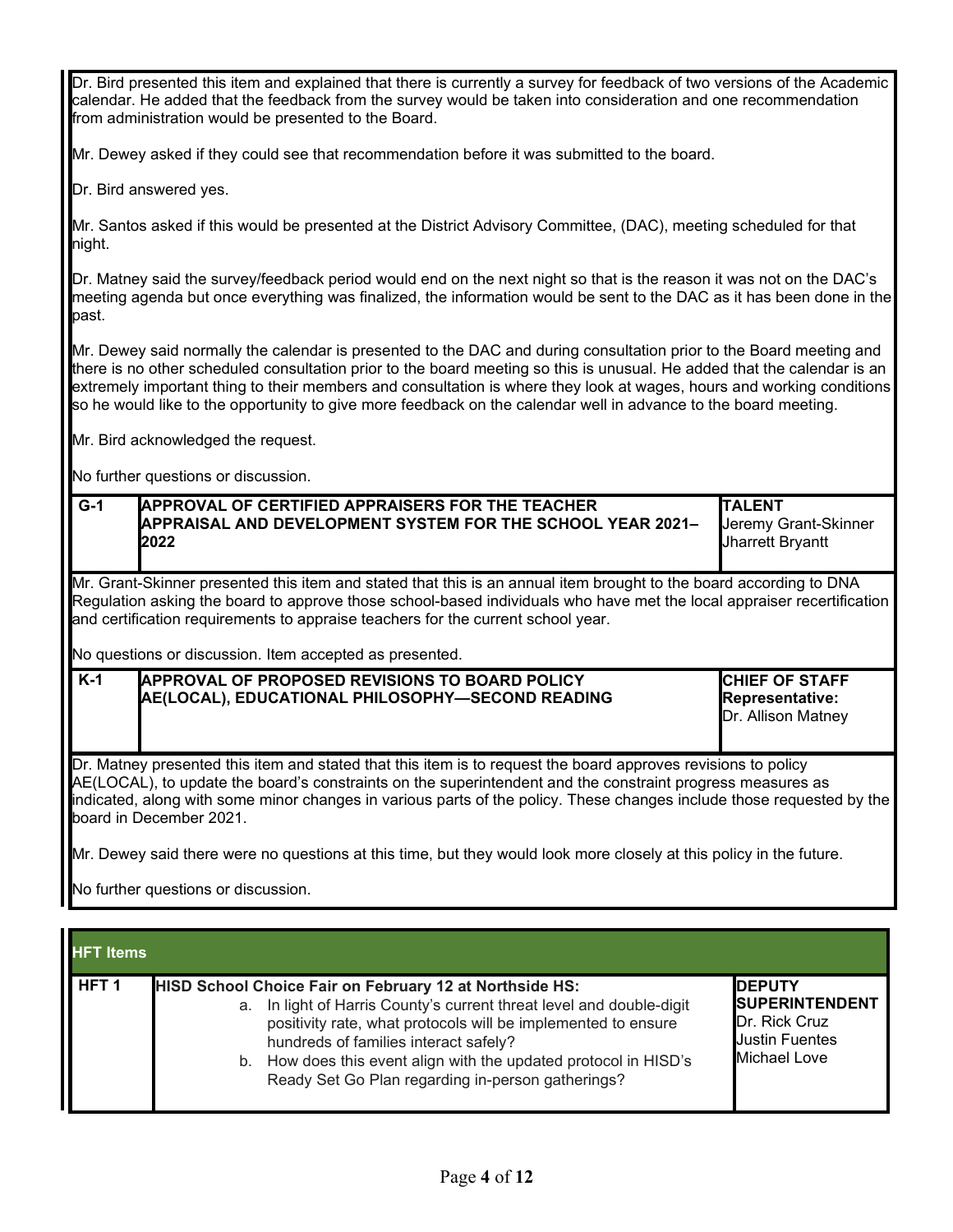In alignment with the January 2022 update to Houston ISD's Ready, Set, Go plan, the district's School Choice fairs— previously scheduled to take place in-person— will take place virtually. To best accommodate family schedules, two virtual fairs will be held on Saturday, February 12, 2022, and Saturday, February 26, 2022, from 9 a.m. – 12 p.m. The Houston Independent School District remains committed to providing a safe environment for inperson learning and working while ensuring that parents have access to learning options for their children. Communication about this change will be initiated as soon as possible, and the Office of School Choice is available to assist families at [SchoolChoice@HoustonISD.org](mailto:SchoolChoice@HoustonISD.org) / (713) 556-6734.

#### **DISCUSSION:**

Mr. Fuentes gave an overview of the written response and asked if there were any questions.

There were no questions or further discussion.

| HFT <sub>2</sub> | <b>Nurses</b> | <b>ACADEMICS</b>                          |
|------------------|---------------|-------------------------------------------|
|                  |               | Dr. Shawn Bird<br><b>Candice Castillo</b> |
|                  |               |                                           |

**WRITTEN RESPONSES:** 

**a. Are any further Professional Development/HMS trainings still scheduled for face-to-face meetings?**

At this time, only new nurses onboarding and training are being conducted face-to-face. We will continue to monitor the COVID-19 trends for any additional in-person professional development opportunities.

b. **If so, how do these trainings align with the updated protocol in HISD's Ready Set Go Plan regarding inperson gatherings**?

The new nurses onboarding is done with a small group in a space big enough to socially distance and following all established protocols.

**c. Fulgent testing: Nurses have been told in various meetings that the nurse would not be the point of contact (POC) for Fulgent testing. Nurses have a different role in the process. See Point of Contact Training Deck pg.9-11 which clearly shows that the POC and school nurse are 2 different people with different skill-specific abilities.** 

That is correct, and that message has been shared with principals and campus leadership in various communication, including Academic Memo. When a nurse bring this to our attention, we address it with the principal. We want to ensure our nurses can be part of this process and have the space to do contact tracing resulting from testing, therefore they cannot be the point of contact the day of testing.

**d. HFT request's role clarification/point of contact. According to the Fulgent Power Point of Contact Training Deck, pg. 11 the P.O.C. will "Take the specimen collection kits to teachers who have consented to testing. Teachers will self-swab and return the collection kit to you. You will then return the collection kits to the Fulgent testing staff. Transporting used testing swabs throughout a building is hazardous.**

The process was vetted by the Houston Health Department. Fulgent provides the protective tools including the bags where the samples are placed. We will take the feedback back to the Health Department and update if needed.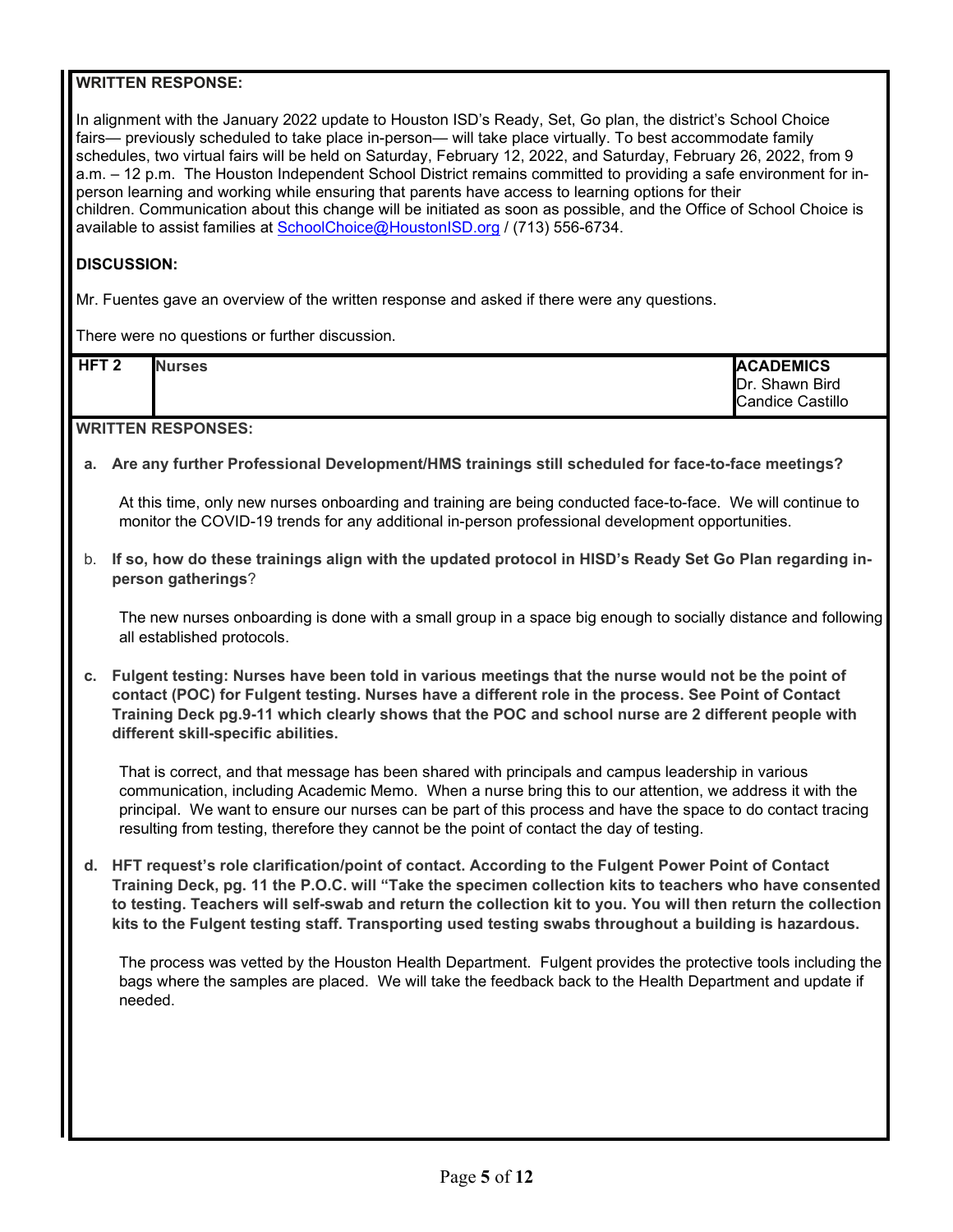**e. To properly document their activities (per licensure requirements) nurses work after school, before school, take work home, and work Saturdays. Many are not receiving extra duty pay. Request: Copy of Memorandum from Superintendent informing campus principals of required extra duty pay for nurses.**

In the event that Health & Medical services require extra duty from nurses, the rate is communicated beforehand, the department ask for volunteers, and nurses are compensated for their time. In addition, nurses supporting vaccination clinics are also paid for their extra duty service by Health & Medical Services. Any extra duty request being asked by the nurse immediate supervisor, the campus principal, needs to be covered by the campus principal in accordance to board policy.

# **DISCUSSION:**

Ms. Castillo gave an overview of the written responses.

Ms. Hilty clarified that the question about extra duty pay was geared toward principals not paying their nurses for extra duty pay.

Dr. Watts said requested they provide specific schools if this was a school leadership issue, because it would be more effective to follow-up. She ensured that it would be handled maintaining confidentiality of the nurses.

Ms. Hilty said she would ask the nurses to submit their school's name.

Mr. Dewey asked if extra duty pay applied to when nurses chose to work extra on their own to catch up on the work that was impossible to complete during the day or did it apply only if the principal asked them to work and approved the extra duty pay in advance.

Ms. Castillo said she would have to review what policy states.

Ms. Hilty said that it was to the nurses understanding that extra duty pay would have to be pre-approved by the campus principal and it would be paid by the campus budget. She added that principals were not approving extra duty pay when work couldn't be completed in a timely matter and principals gave directives for nurses to go home at the end of the day, to not work on Saturdays and not to work after school, therefore, they were not going to pay them, but nurses are not getting their documentation done in a timely manner causing a conflict.

Ms. Anderson asked if the request for a memo from the superintendent was provided.

Ms. Castillo said she did not have a copy and was not aware if there was a memo.

Ms. Hilty and Ms. Anderson thanked Ms. Castillo for the information. Specific school names would be forthcoming.

| HFT <sub>3</sub> | Improve promotion for Teacher's Assistants that have degrees                                    | <b>TALENT</b>                     |
|------------------|-------------------------------------------------------------------------------------------------|-----------------------------------|
|                  | a. What more needs to be done to get the program going?<br>b. Proposal: Support HFT ACP Program | Jeremy Grant-<br><b>I</b> Skinner |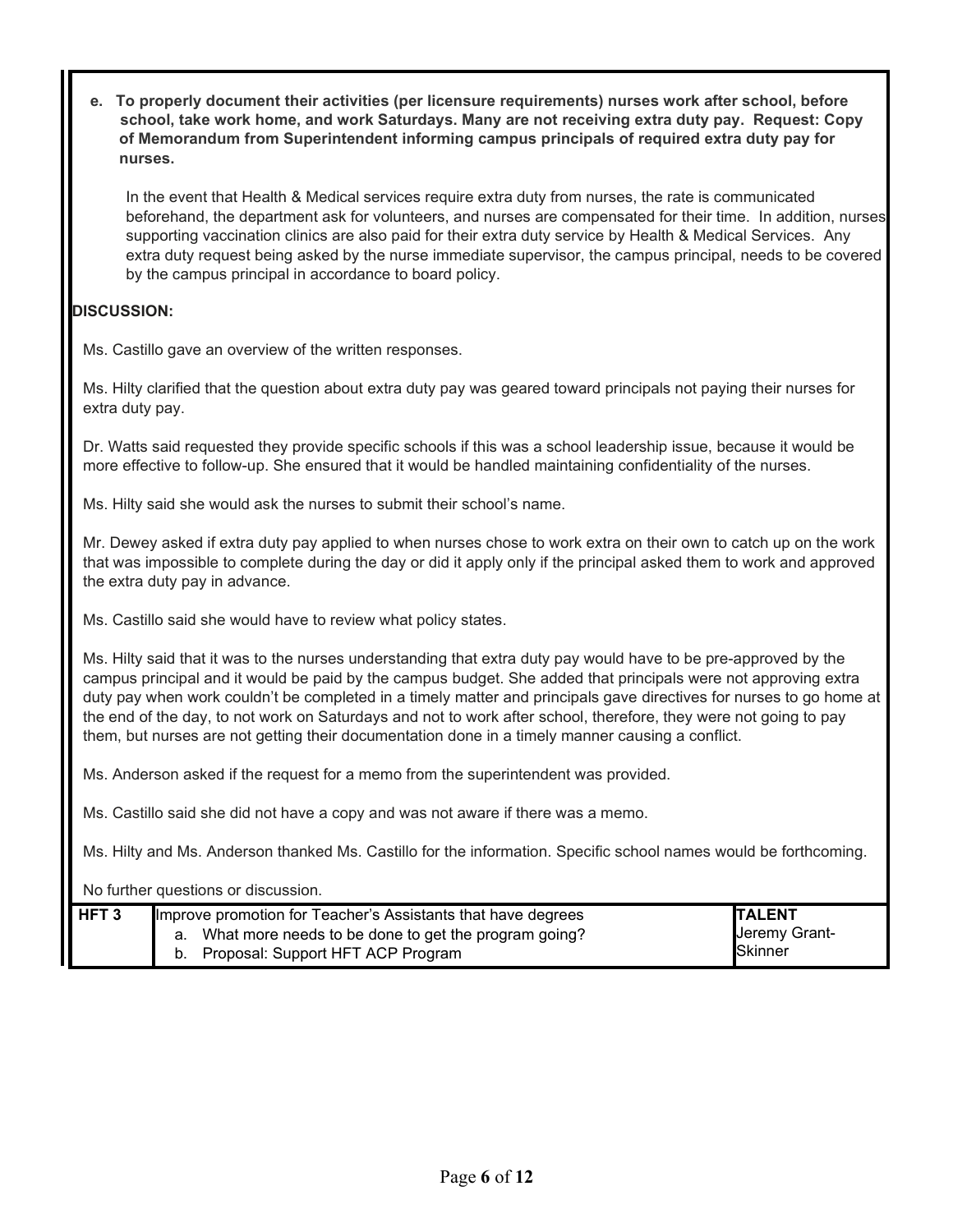The district operates the Houston ISD ACP program, which has been in place for many years, has trained and certified hundreds of educators, and has been recognized by the state for its performance and for serving high numbers of candidates of color. Any Teaching Assistant who meets the criteria for ACP program acceptance is strongly encouraged to apply. Furthermore, currently as the district develops a stakeholder-informed, multi-year strategic plan, the Office of Talent is actively reviewing its teacher career pathways and exploring changes that would increase access and opportunities for staff, including Teaching Assistants, to advance into teaching positions. In particular, the district is exploring enhancements to its program so that there are more direct, and potentially lower-cost, pathways for Teaching Assistants with Bachelor's Degrees to access and transition to the Houston ISD ACP program. Additionally, the district plans to leverage TCLAS grant funds from the State to pilot Grow Your Own programming that specifically provides paraprofessionals with a pathway to enter the teaching profession.

## **DISCUSSION:**

Mr. Grant-Skinner gave an overview of the written response and asked if there were any questions.

Mr. Thomas said the ACP program is appreciated and asked if this could be extended to include paraprofessionals transitioning into other roles they qualified for.

Mr. Grant-Skinner said he would review data on how often teaching assistants successfully transitioned into other roles.

Mr. Norris thanked Mr. Grant-Skinner.

No further questions or discussion.

| HFT <sub>4</sub> |              | HFT Request: OSS & ISS data for current year and previous three academic | <b>ACADEMICS</b><br>Dr. Shawn Bird |
|------------------|--------------|--------------------------------------------------------------------------|------------------------------------|
|                  | <b>vears</b> | a. By Region or By School Support Officer<br>b. By School                | Dr. Allison Matney                 |

## **WRITTEN RESPONSE:**

See the attached Excel with the data requested. We included Trustee Region, campus name, campus number, and the number of ISS, OSS, and some totals. Current year is excluded because the data is not final or complete until the end of the year.

#### **DISCUSSION:**

Mr. Dewey said he would review the data that was provided.

No questions or further discussion.

| HFT <sub>5</sub> | HFT Proposal: Retention policy for 1st and 2nd year teachers. First or<br>second-year teachers should not be terminated based on instructional<br>practices until a three-year investment in instructional coaching occurs. | <b>ITALENT</b><br>Jeremy Grant-<br>Skinner |
|------------------|-----------------------------------------------------------------------------------------------------------------------------------------------------------------------------------------------------------------------------|--------------------------------------------|
|                  |                                                                                                                                                                                                                             | <b>ACADEMICS</b><br>Dr. Shawn Bird         |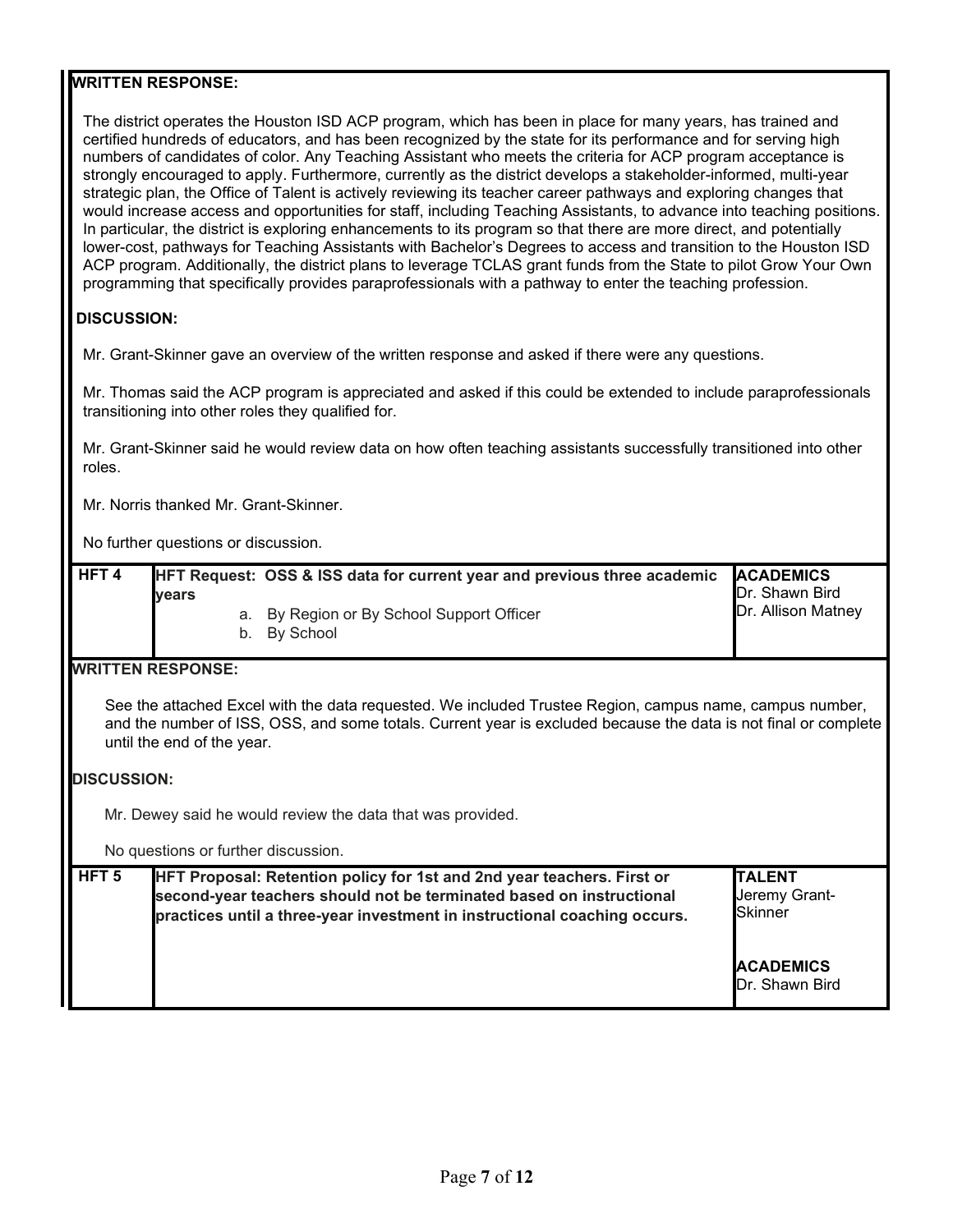## **WRITTEN RESPONSES (TALENT):**

The retention rates for teachers overall and for early-career teachers will be key metrics through which the Office of Talent measures the success of talent-focused initiatives that will be a part of the district's strategic plan. For example, we will use information on early-career retention rates for teachers who trained with each teacher preparation partner (colleges and universities, alternative programs, and our own Houston ISD ACP program) to guide future decisions about partnerships. We are also planning for professional development for new teachers to learn about the district's instructional vision and T-TESS instructional framework to help them success as they begin what will hopefully be a long career with HISD. We recognize that no teacher arrives on their first day in such an important career with a fully developed set of knowledge and skills; the first years of a teacher's career are often and should be years of significant development. We do not expect first-year teachers to be proficient from the start and provide supports for them to improve. Still, we do in some small number of cases have to separate with teachers who are not demonstrating minimally acceptable levels of performance and/or are not demonstrating a trajectory of growth that is needed.

## **WRITTEN RESPONSES (ACADEMICS):**

#### **a. ALL new teachers should receive a campus teacher mentor and time off to observe other teachers on different campuses that teach the same content.**

I believe this is certainly a best practice for teachers to have a campus teacher mentor and allowing observations on the same campus could be arranged. Visiting different campuses would be a campus level decision.

**b. Modeling from mentors and administrators of proper instructional practices should be required and tracked (not read a book or watch video excerpts).**

There should be modeling from instructional coaches, mentors, peers and administrators in order to help teachers improve instructional practices. We will continue to look at supports provided through the strategic planning process.

### **DISCUSSION:**

Mr. Grant-Skinner and Dr. Bird gave overviews of the written responses.

Mr. Dewey said the culture needed to change especially for new teachers so that they would be given an opportunity to develop and be nurtured by a good mentor and a good administrator instead of being put on a PPA in October and having their file reviewed in February.

Ms. Anderson said the mindset had to change from separating teachers to saving them.

Mr. Santos said he concurred with the statement of not all teachers were built the same and as Mr. Dewey mentioned not all mentors were built the same. He said he hoped to continue to collaborate especially with the HISD ACP program to bring up concerns so that the program could improve and so they could retain those firstyear teachers and promote a positive culture.

Mr. Grant-Skinner thanked them for their feedback.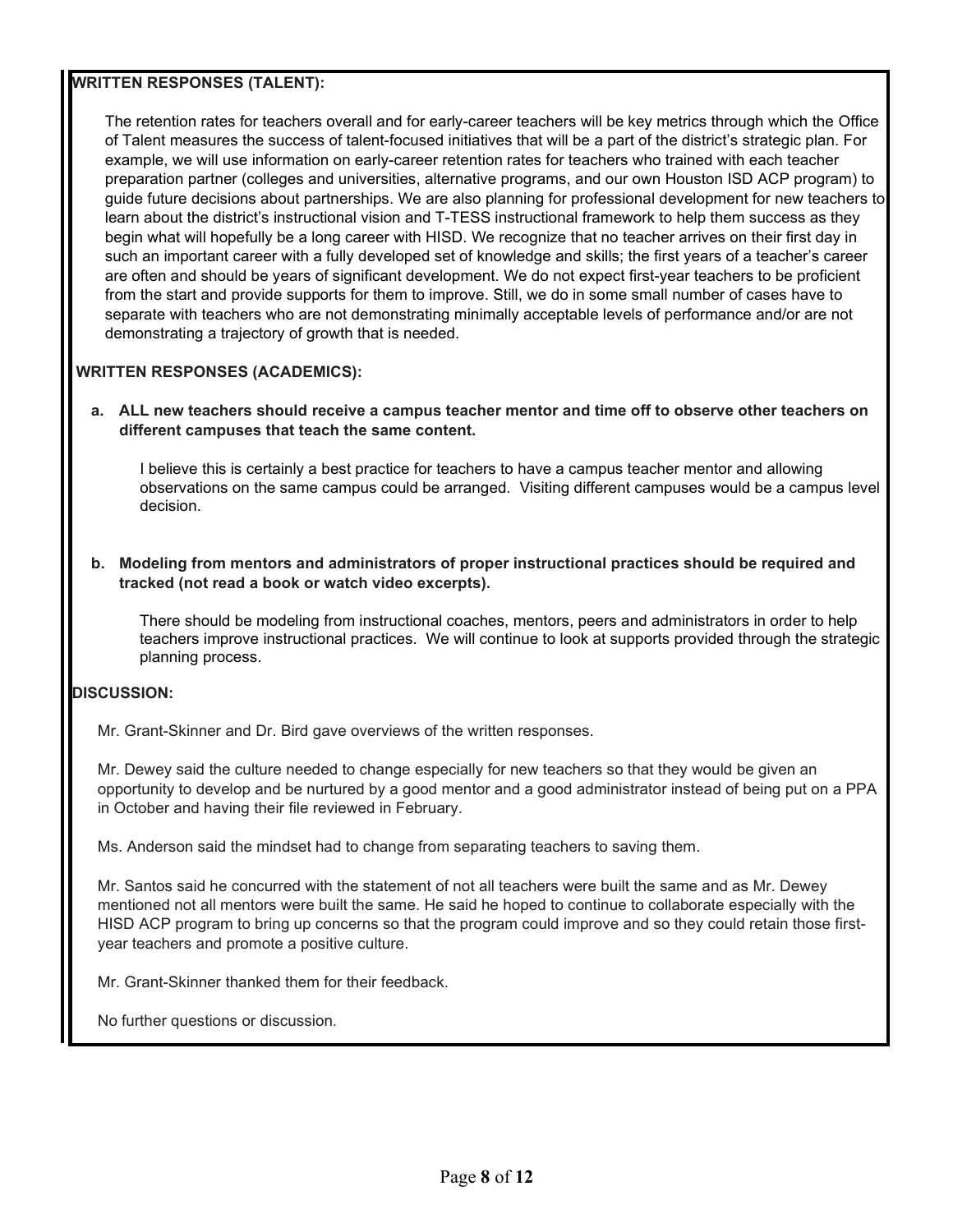| HFT <sub>6</sub> |                   | <b>HFT Budget Proposal and Presentation: Increase compensation for teacher</b> | <b>TALENT</b>  |
|------------------|-------------------|--------------------------------------------------------------------------------|----------------|
|                  | and support staff |                                                                                | Jeremy Grant-  |
|                  | а.                | At least \$5,000 permanent pay raises for staff on the teacher pay             | <b>Skinner</b> |
|                  |                   | scale that moves HISD to higher than mid-point among Houston-                  |                |
|                  |                   | area districts.                                                                |                |
|                  |                   | b. Raise sub-pay and hourly employees pay.                                     |                |
|                  |                   | Long-term, degreed subs move to \$18                                           |                |
|                  |                   | Sub and hourly pay (everyone on the hourly pay scale)<br>ii.                   |                |
|                  |                   | moved to \$16 or \$2 per hour increase.                                        |                |
|                  |                   | Step Pay scale for hourly employees<br>iii.                                    |                |
|                  |                   | c. Financial support for paras working on teacher certification,               |                |
|                  |                   | additional support for HFT ACP program.                                        |                |
|                  | d.                | HFT Request: Copy of HISD Compensation Study                                   |                |
|                  | е.                | HFT Request: Compensation sub-committee meeting date prior to                  |                |
|                  |                   | the first budget workshop.                                                     |                |
|                  | $\blacksquare$    |                                                                                |                |

As Superintendent House shared at the Regular Board Meeting two weeks ago, our strategic priority of cultivating world-class talent at all levels requires us to address compensation. We have supplemented our internal compensation analysis with information from a compensation study, which validated that HISD has not kept up with the market in recent years. We will take steps to make our compensation more competitive across all employees. This is essential if we are going to improve our ability to recruit and retain talent. In the weeks and months ahead, we will be finalizing a multi-year proposal for increases to base salaries of employees in all groups. We share an interest with HFT in elevating the salaries on the teacher pay scales to higher than the mid-point among Houstonarea districts in the years ahead and are using this interest to inform the final compensation plan for the next several years. We also recognize that some employee groups received significant increases in recent years and, while those employee groups should see future opportunities for more wage/salary increases as well, they are unlikely to be increased by the same level as other employee groups who did not receive those same increases in recent years. The HISD compensation study includes confidential personnel data; therefore, we cannot provide the study itself. As we discuss future compensation plans more in the weeks and months ahead, we will highlight findings from the internal and external reviews of current compensation generally and in relation to other Houstonarea districts. We can discuss the request for a meeting prior to the first budget workshop date if you provide more information about this request.

The district is exploring opportunities to enhance its Houston ISD Alternative Certification Program so that it serves a greater number of participants, and that it directly focuses on outreach to current paraprofessionals that are eligible to enroll in the Houston ISD ACP and transition to a teaching position. Additionally, the district plans to leverage TCLAS funding to pilot grow your own teacher pipeline programs for paraprofessionals and potentially expand to serve a greater number of staff.

## **DISCUSSION:**

Mr. Grant-Skinner gave an overview of the written response and asked if there were any other questions.

Mr. Thomas asked about getting paraprofessionals support staff on some sort of pay step because they continue to work for minimum pay after many years of employment never reaching midpoint or maximum.

Mr. Grant-Skinner said it would be a bit premature to make exact commitments, but they are working on a plan to make sure that people in those paraprofessional roles and other like roles would have the opportunity to see an increase knowing that in many cases they have not seen an in increase in multiple years.

Mr. Thomas reiterated the need for an increase for the pay step that also includes hourly positions.

Ms. Anderson shared that she had a conversation with the superintendent and looked forward to seeing some raises for employees.

Mr. Grant-Skinner asked for clarification on the requested compensation sub-committee question.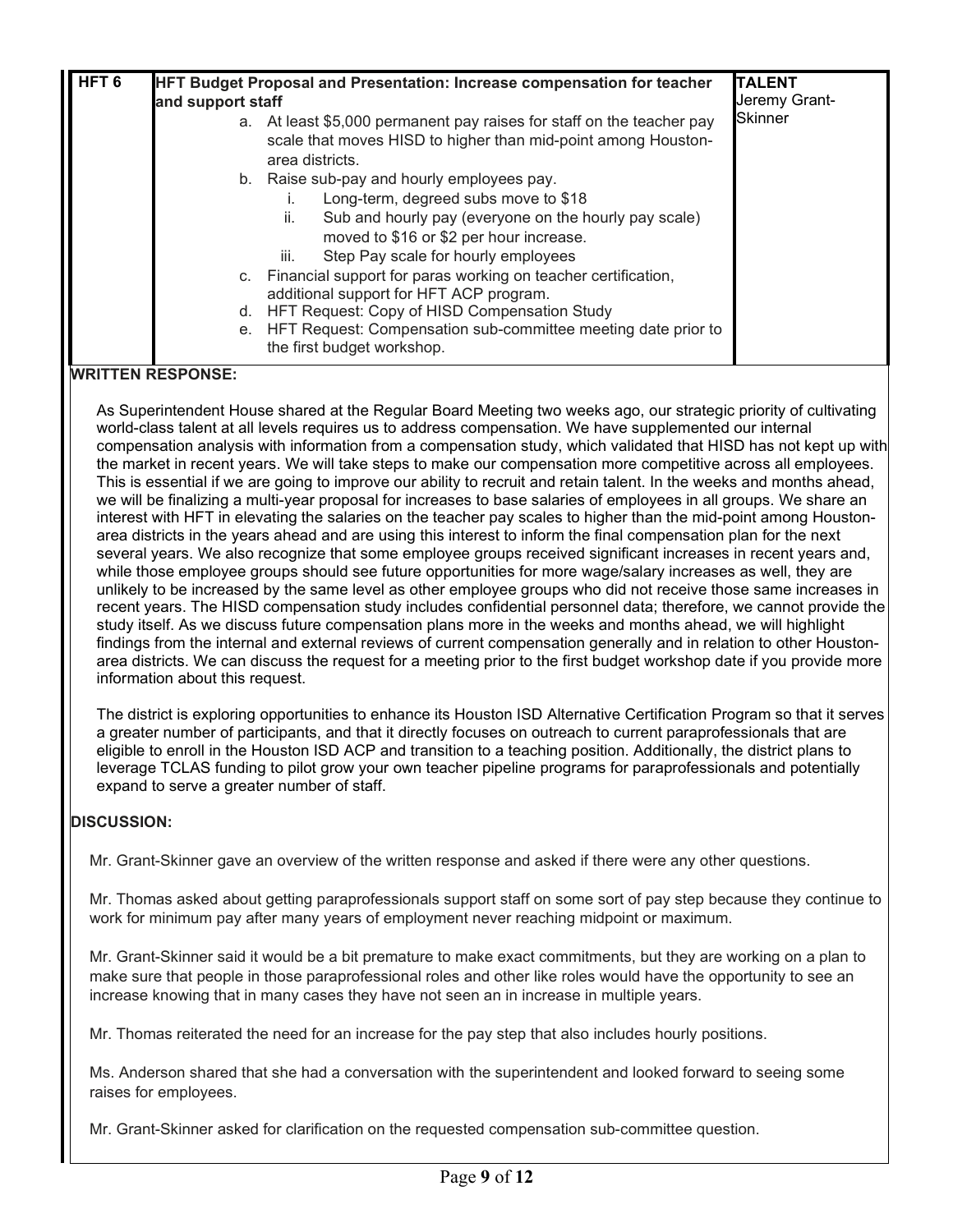Mr. Dewey said in the past, they had special consultation meetings with people involved in developing the compensation plan and the Chief Financial Officer to get detailed answers to questions they had.

Mr. Grant-Skinner said he would take that request back to the team.

| <u>INO</u> TOI LITET QUESTIONS OF GISCUSSION.                      |                                                                                                                                                                                                                                                                                                                                                                                                                                                                                                                                                                                                                                                                                              |                                                  |
|--------------------------------------------------------------------|----------------------------------------------------------------------------------------------------------------------------------------------------------------------------------------------------------------------------------------------------------------------------------------------------------------------------------------------------------------------------------------------------------------------------------------------------------------------------------------------------------------------------------------------------------------------------------------------------------------------------------------------------------------------------------------------|--------------------------------------------------|
| HFT <sub>7</sub>                                                   | 1. HFT Proposal: All certified staff, including principals and assistant<br>principals, should be willing to cover classes.<br>a. We would like the Superintendent to issue an academic memo<br>directing all principals to schedule a rotation of all personnel<br>holding a teaching certificate who don't have teaching duties to act<br>as substitute teachers when needed.                                                                                                                                                                                                                                                                                                              | <b>TALENT</b><br>Jeremy Grant-<br><b>Skinner</b> |
| <b>WRITTEN RESPONSE:</b>                                           |                                                                                                                                                                                                                                                                                                                                                                                                                                                                                                                                                                                                                                                                                              |                                                  |
| context of campuses.                                               | The district implements a variety of strategies to address chronic teacher shortages, one of which includes<br>assigning district-office and campus-based administrative staff to cover classrooms. The district office and<br>campuses engage in ongoing discussions to implement tactics and strategies that best address the individual                                                                                                                                                                                                                                                                                                                                                   |                                                  |
| <b>DISCUSSION:</b>                                                 |                                                                                                                                                                                                                                                                                                                                                                                                                                                                                                                                                                                                                                                                                              |                                                  |
|                                                                    | Mr. Grant-Skinner gave an overview of the written response and added that the challenges of coverage that the<br>schools experience is recognized especially during some peak periods that happened at the beginning of January<br>related to COVID. He said it was important to understand this is where it is coming from and there was no interest<br>in making specific instruction to principals to say exactly how they need to engage to cover classes. He said the<br>Office of Talent would continue to work closely with the Schools Office and the Academic Office partners to help<br>the campuses problem solve in those cases where they have significant numbers of absences. |                                                  |
|                                                                    | Mr. Dewey said there are principals and assistant principals who are certified teachers, so no classes should be<br>divided if the APs and Principals are available to teach.                                                                                                                                                                                                                                                                                                                                                                                                                                                                                                                |                                                  |
|                                                                    | Ms. Anderson said there were two reports of one school having 4-5 classes in the auditorium and one school<br>having 3 classes in the auditorium where Teacher Assistants (TAs) were supervising.                                                                                                                                                                                                                                                                                                                                                                                                                                                                                            |                                                  |
|                                                                    | Mr. Norris added that these TAs are not getting any extra compensation for covering these classes.                                                                                                                                                                                                                                                                                                                                                                                                                                                                                                                                                                                           |                                                  |
|                                                                    | Mr. Grant-Skinner said he would connect with Dr. Watts to discuss this and added that as Dr. Watts mentioned<br>before, she would like to learn of special cases like the ones mentioned to make the appropriate intervention.                                                                                                                                                                                                                                                                                                                                                                                                                                                               |                                                  |
| No further questions or discussion.                                |                                                                                                                                                                                                                                                                                                                                                                                                                                                                                                                                                                                                                                                                                              |                                                  |
| HFT <sub>8</sub><br>review meetings.<br>day and focus on students. | HFT Proposal: Limit redundant PLC meetings, content meetings and data<br>There should be no PD training during staff meetings so teachers can manage their                                                                                                                                                                                                                                                                                                                                                                                                                                                                                                                                   | <b>ACADEMICS</b><br>Dr. Shawn Bird               |
|                                                                    | <b>WRITTEN RESPONSE:</b> Will seek clarification at the meeting.                                                                                                                                                                                                                                                                                                                                                                                                                                                                                                                                                                                                                             |                                                  |
| <b>DISCUSSION:</b>                                                 |                                                                                                                                                                                                                                                                                                                                                                                                                                                                                                                                                                                                                                                                                              |                                                  |
|                                                                    | Ms. Gonzalez said they needed to discuss whether teachers would start getting paid for staff meetings they are<br>having to often attend. She said professional development could be done at a different time.                                                                                                                                                                                                                                                                                                                                                                                                                                                                               |                                                  |
|                                                                    | Dr. Bird said he would follow up with something in writing by the middle of next week.                                                                                                                                                                                                                                                                                                                                                                                                                                                                                                                                                                                                       |                                                  |
| No further questions or discussion.                                |                                                                                                                                                                                                                                                                                                                                                                                                                                                                                                                                                                                                                                                                                              |                                                  |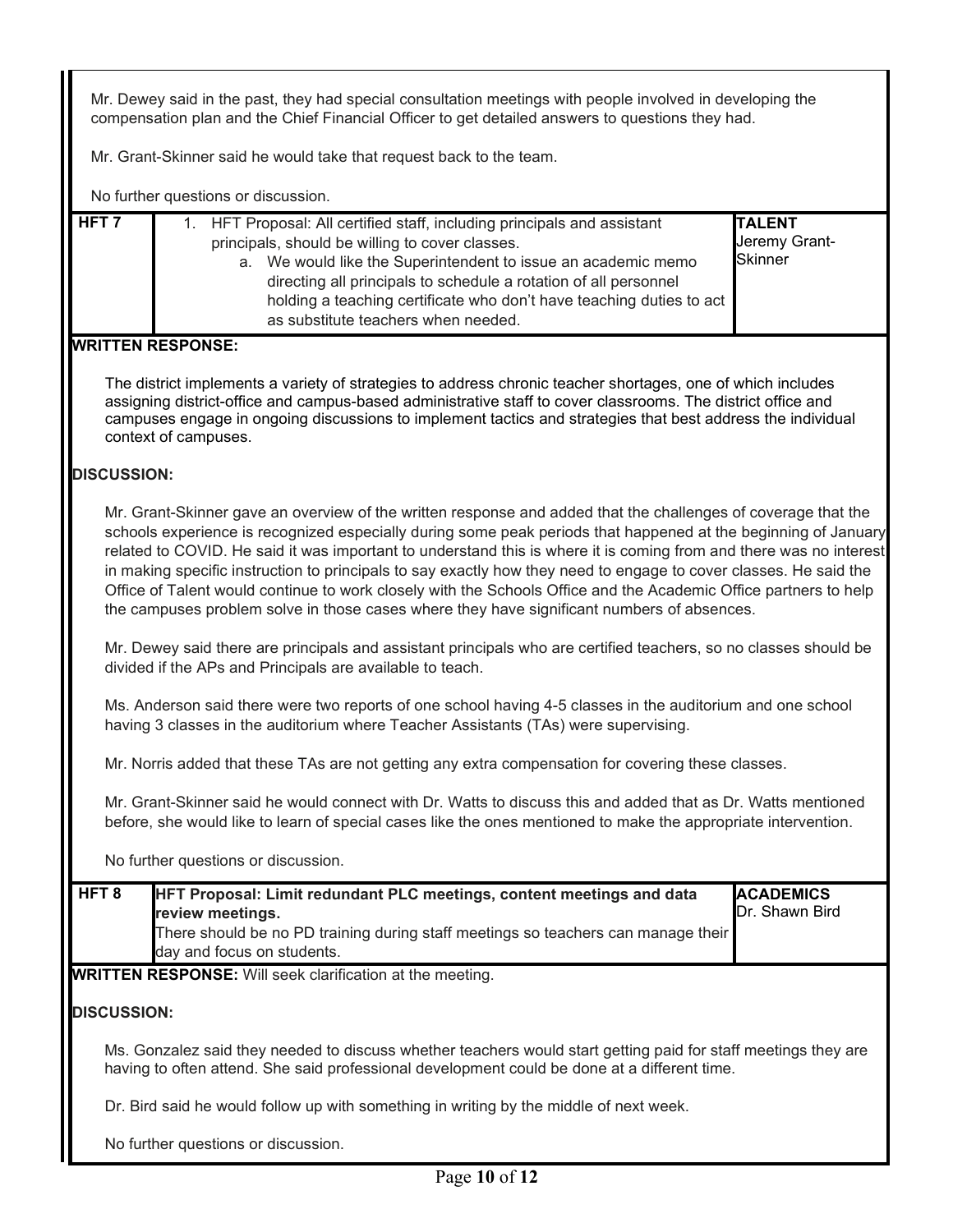| HFT <sub>9</sub>                                                                                                                                                                                                                                                                                                                                                                                                                                          | <b>HFT Proposal on Covid Policy:</b>                                                                                                                                                                                                                                                                                                                                    | <b>ACADEMICS</b>               |  |  |  |
|-----------------------------------------------------------------------------------------------------------------------------------------------------------------------------------------------------------------------------------------------------------------------------------------------------------------------------------------------------------------------------------------------------------------------------------------------------------|-------------------------------------------------------------------------------------------------------------------------------------------------------------------------------------------------------------------------------------------------------------------------------------------------------------------------------------------------------------------------|--------------------------------|--|--|--|
|                                                                                                                                                                                                                                                                                                                                                                                                                                                           | Temporary Online Learning - Expand from five days to ten.<br>a.                                                                                                                                                                                                                                                                                                         | Dr. Shawn Bird                 |  |  |  |
|                                                                                                                                                                                                                                                                                                                                                                                                                                                           | <b>WRITTEN RESPONSE:</b>                                                                                                                                                                                                                                                                                                                                                |                                |  |  |  |
| We strongly believe in the best learning environment for our students in person and in the classroom. The<br>Temporary Online Learning (TOL) program was designed to provide students with some instructional continuity<br>whenever a student needs to quarantine or isolate due to COVID-19. The number of days a student is enrolled in<br>TOL is determined by the district's quarantine and isolation guidelines as outlined on Ready, Set, Go plan. |                                                                                                                                                                                                                                                                                                                                                                         |                                |  |  |  |
| <b>DISCUSSION:</b>                                                                                                                                                                                                                                                                                                                                                                                                                                        |                                                                                                                                                                                                                                                                                                                                                                         |                                |  |  |  |
|                                                                                                                                                                                                                                                                                                                                                                                                                                                           | Dr. Bird and Ms. Castillo gave an overview of the written response.                                                                                                                                                                                                                                                                                                     |                                |  |  |  |
|                                                                                                                                                                                                                                                                                                                                                                                                                                                           | Ms. Hilty said the TOL system was automatically dropping the student after five days per her TOL coordinator. The<br>parent then had to reenroll the student and that took another day before the program started again. She asked if<br>there was an easier way for those students to get approval to continue so there's no interruption in their online<br>learning. |                                |  |  |  |
|                                                                                                                                                                                                                                                                                                                                                                                                                                                           | Dr. Bird said he agreed and would work with the IT Department to adjust this in the system.                                                                                                                                                                                                                                                                             |                                |  |  |  |
|                                                                                                                                                                                                                                                                                                                                                                                                                                                           | No further questions or discussion.                                                                                                                                                                                                                                                                                                                                     |                                |  |  |  |
| <b>HFT 10</b>                                                                                                                                                                                                                                                                                                                                                                                                                                             | HFT Request: Next date for SPED Consultation Meeting<br><b>ACADEMICS</b><br>Dr. Shawn Bird<br>Khechara Bradford                                                                                                                                                                                                                                                         |                                |  |  |  |
| <b>WRITTEN RESPONSE:</b>                                                                                                                                                                                                                                                                                                                                                                                                                                  |                                                                                                                                                                                                                                                                                                                                                                         |                                |  |  |  |
| I spoke with the team and since there is not a policy for special education consultation, we will plan them for every<br>other month moving forward with the next being hosted in February. We'll share the schedule and begin<br>planning. The instructional consultation can be used for special education questions on the off months.                                                                                                                 |                                                                                                                                                                                                                                                                                                                                                                         |                                |  |  |  |
| <b>DISCUSSION:</b>                                                                                                                                                                                                                                                                                                                                                                                                                                        |                                                                                                                                                                                                                                                                                                                                                                         |                                |  |  |  |
|                                                                                                                                                                                                                                                                                                                                                                                                                                                           | Dr. Bradford gave an overview of the written response.                                                                                                                                                                                                                                                                                                                  |                                |  |  |  |
| Mr. Dewey thanked Dr. Bradford for the information, and he said he would review the schedule. He added that this<br>is a special concern for the Special Education teachers and assistants whose issues are often not given enough<br>time to discuss at the regular consultation meeting.                                                                                                                                                                |                                                                                                                                                                                                                                                                                                                                                                         |                                |  |  |  |
| No further questions or discussion.                                                                                                                                                                                                                                                                                                                                                                                                                       |                                                                                                                                                                                                                                                                                                                                                                         |                                |  |  |  |
| <b>HFT 11</b>                                                                                                                                                                                                                                                                                                                                                                                                                                             | <b>Changes to policy EB (Local)</b>                                                                                                                                                                                                                                                                                                                                     | <b>TALENT</b><br>Jeremy Grant- |  |  |  |
|                                                                                                                                                                                                                                                                                                                                                                                                                                                           | On January 13, 2022, the HISD School Board revised EB (Local) with the<br>changes effective the next day. These changes can potentially change the<br>days and hours that employees work. Why was this proposed policy change<br>not first brought to consultation for employee input?                                                                                  | <b>Skinner</b>                 |  |  |  |